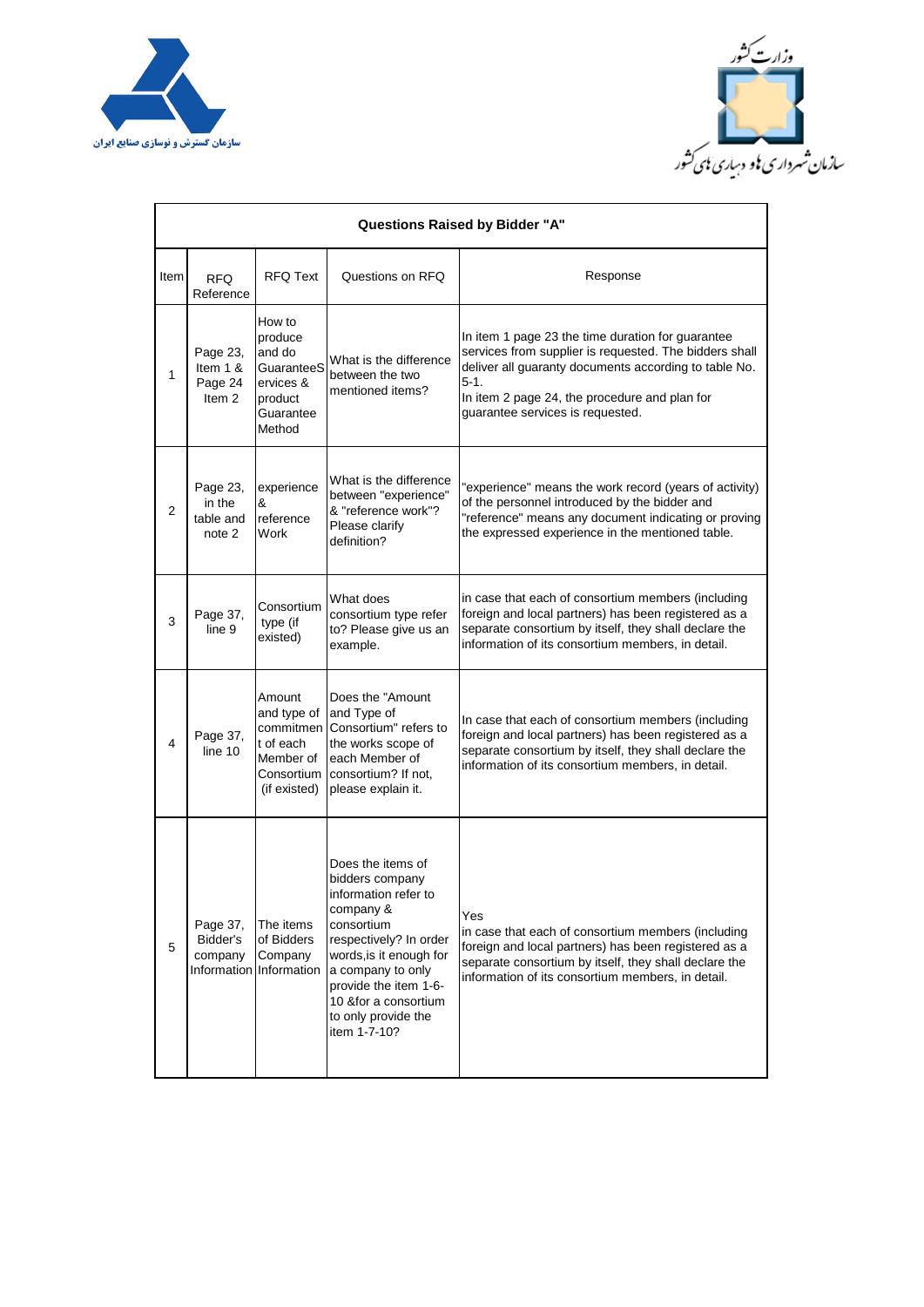



| <b>Questions Raised by Bidder "B"</b> |                         |                                       |                                                                                                                               |                                                                                                                                                                                       |                                                                                                                                                                                                                                                                                                                                                                                                                                                                                                                                                                                                                                                                                                                                                                                                                                                                                  |  |  |  |  |
|---------------------------------------|-------------------------|---------------------------------------|-------------------------------------------------------------------------------------------------------------------------------|---------------------------------------------------------------------------------------------------------------------------------------------------------------------------------------|----------------------------------------------------------------------------------------------------------------------------------------------------------------------------------------------------------------------------------------------------------------------------------------------------------------------------------------------------------------------------------------------------------------------------------------------------------------------------------------------------------------------------------------------------------------------------------------------------------------------------------------------------------------------------------------------------------------------------------------------------------------------------------------------------------------------------------------------------------------------------------|--|--|--|--|
|                                       | <b>RFQ</b><br>Reference | Subject                               | <b>RFQ Text</b>                                                                                                               | Question                                                                                                                                                                              | Response                                                                                                                                                                                                                                                                                                                                                                                                                                                                                                                                                                                                                                                                                                                                                                                                                                                                         |  |  |  |  |
| 6                                     | Page 26                 | Value<br>Engineering<br>Certificate   |                                                                                                                               | We are not familiar with<br>this concept, please<br>explain the expectation.                                                                                                          | All documents and<br>certificates issued by<br>previous employers about<br>performing value<br>engineering in previous<br>projects, or research/<br>certificates of value<br>engineering training for key<br>personnel that must be<br>presented in form 5-4, shall<br>be submitted.                                                                                                                                                                                                                                                                                                                                                                                                                                                                                                                                                                                             |  |  |  |  |
| 7                                     | Page 22                 | Commissio<br>ning<br><b>Standards</b> |                                                                                                                               | We do have procedures<br>and inhouse practices<br>to manage the<br>commissioning<br>activities. Do you<br>request a descriptionof<br>these under this<br>section?                     | Quality standards are the<br>quality control and<br>assurance standards used<br>for quality control plans of<br>the bidders.<br>Production standards are in<br>fact, Iranian National<br>standards and International<br>standards which will be<br>used in the design and<br>production of different<br>components of metro cars.<br>The meaning by<br>Commissioning standards<br>are test procedures<br>necessary to be done after<br>delivery of metro cars in<br>site, train integration, for<br>safe train movement<br>Regarding the quality<br>control and assurance<br>certificates, the documents<br>related to row 1 of the tables<br>in section 5 and 7, are the<br>same; of course, these<br>documents shall be<br>presented for section 5 and<br>section7; Quality control and<br>quality assurance plans will<br>be used for evaluation,<br>based on table section7. |  |  |  |  |
| 8                                     | Page 4,<br>Point 4-4    |                                       | After entering to short<br>list of bidders, in RFP<br>step partnership in<br>more than one<br>cosortium is not<br>authorized. | Is this applicable to<br>local Iranian industrial<br>partners? If it is also<br>applicable to gorign<br>bidders, this may create<br>a problem of rejection<br>of some forign bidders. | The condition is valid for all<br>members of the consortium<br>and each member, Iranian<br>or foreign, in RFP step,<br>should be the member of<br>only one consortium.                                                                                                                                                                                                                                                                                                                                                                                                                                                                                                                                                                                                                                                                                                           |  |  |  |  |